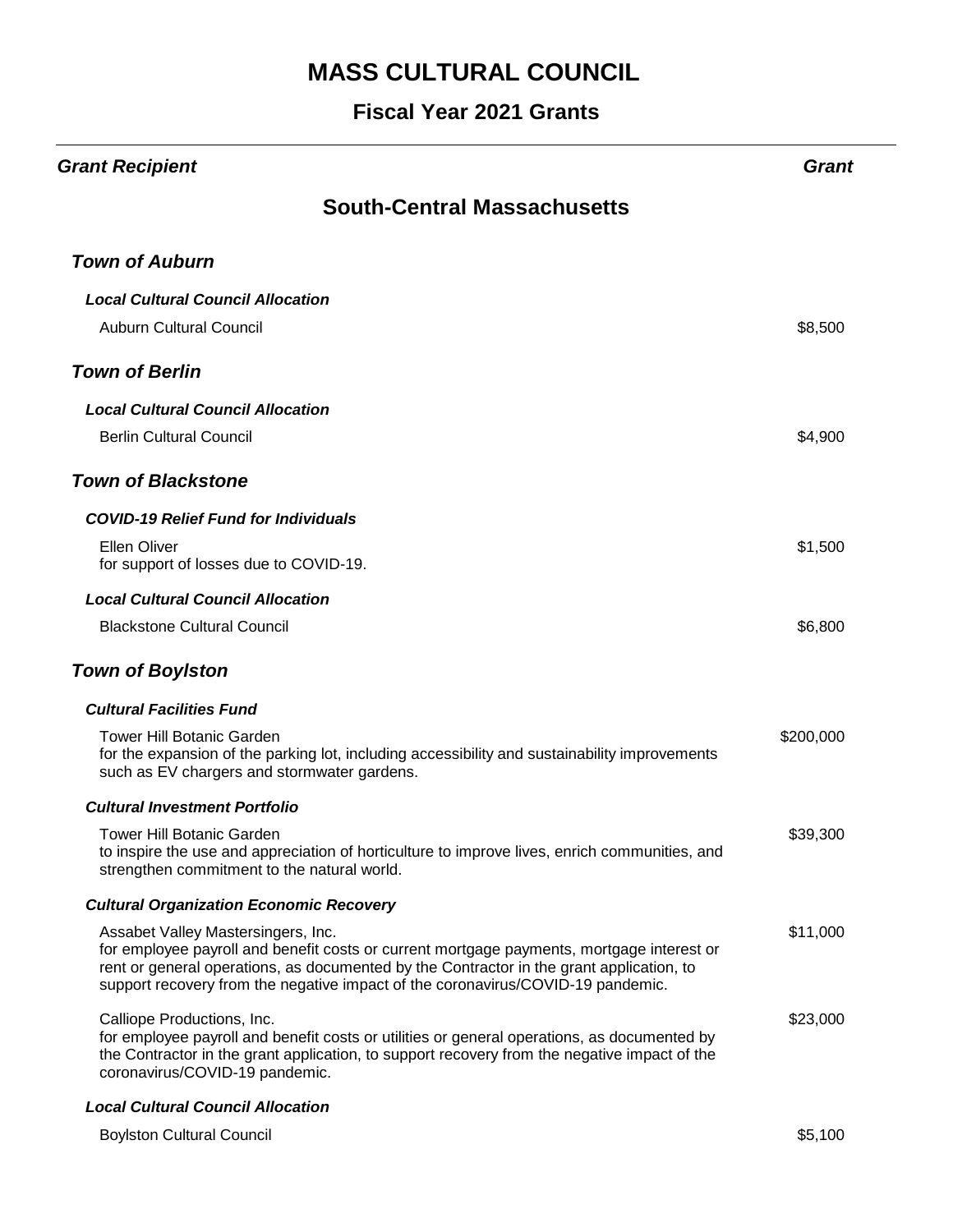| <b>Grant Recipient</b>                                                                                                                                                                                                                                                                                            | <b>Grant</b> |
|-------------------------------------------------------------------------------------------------------------------------------------------------------------------------------------------------------------------------------------------------------------------------------------------------------------------|--------------|
| <b>Town of Brookfield</b>                                                                                                                                                                                                                                                                                         |              |
| <b>COVID-19 Relief Fund for Individuals</b>                                                                                                                                                                                                                                                                       |              |
| Timothy D. Kane<br>for support of losses due to COVID-19.                                                                                                                                                                                                                                                         | \$1,500      |
| <b>Local Cultural Council Allocation</b>                                                                                                                                                                                                                                                                          |              |
| <b>Brookfield Cultural Council</b>                                                                                                                                                                                                                                                                                | \$5,600      |
| <b>Town of Charlton</b>                                                                                                                                                                                                                                                                                           |              |
| <b>Local Cultural Council Allocation</b>                                                                                                                                                                                                                                                                          |              |
| <b>Charlton Cultural Council</b>                                                                                                                                                                                                                                                                                  | \$7,600      |
| <b>Town of Douglas</b>                                                                                                                                                                                                                                                                                            |              |
| <b>Local Cultural Council Allocation</b>                                                                                                                                                                                                                                                                          |              |
| Douglas Cultural Council                                                                                                                                                                                                                                                                                          | \$6,500      |
| <b>Town of Dudley</b>                                                                                                                                                                                                                                                                                             |              |
| <b>Local Cultural Council Allocation</b>                                                                                                                                                                                                                                                                          |              |
| <b>Dudley Cultural Council</b>                                                                                                                                                                                                                                                                                    | \$8,300      |
| <b>Town of East Brookfield</b>                                                                                                                                                                                                                                                                                    |              |
| <b>Local Cultural Council Allocation</b>                                                                                                                                                                                                                                                                          |              |
| East Brookfield Cultural Council                                                                                                                                                                                                                                                                                  | \$4,900      |
| <b>Town of Grafton</b>                                                                                                                                                                                                                                                                                            |              |
| <b>COVID-19 Relief Fund for Individuals</b>                                                                                                                                                                                                                                                                       |              |
| Alex T. Calabrese<br>for support of losses due to COVID-19.                                                                                                                                                                                                                                                       | \$1,500      |
| Andre R. Gaines<br>for support of losses due to COVID-19.                                                                                                                                                                                                                                                         | \$1,500      |
| <b>Cultural Organization Economic Recovery</b>                                                                                                                                                                                                                                                                    |              |
| Apple Tree Arts, Inc.<br>for employee payroll and benefit costs or current mortgage payments, mortgage interest or<br>rent or utilities or general operations, as documented by the Contractor in the grant<br>application, to support recovery from the negative impact of the coronavirus/COVID-19<br>pandemic. | \$100,000    |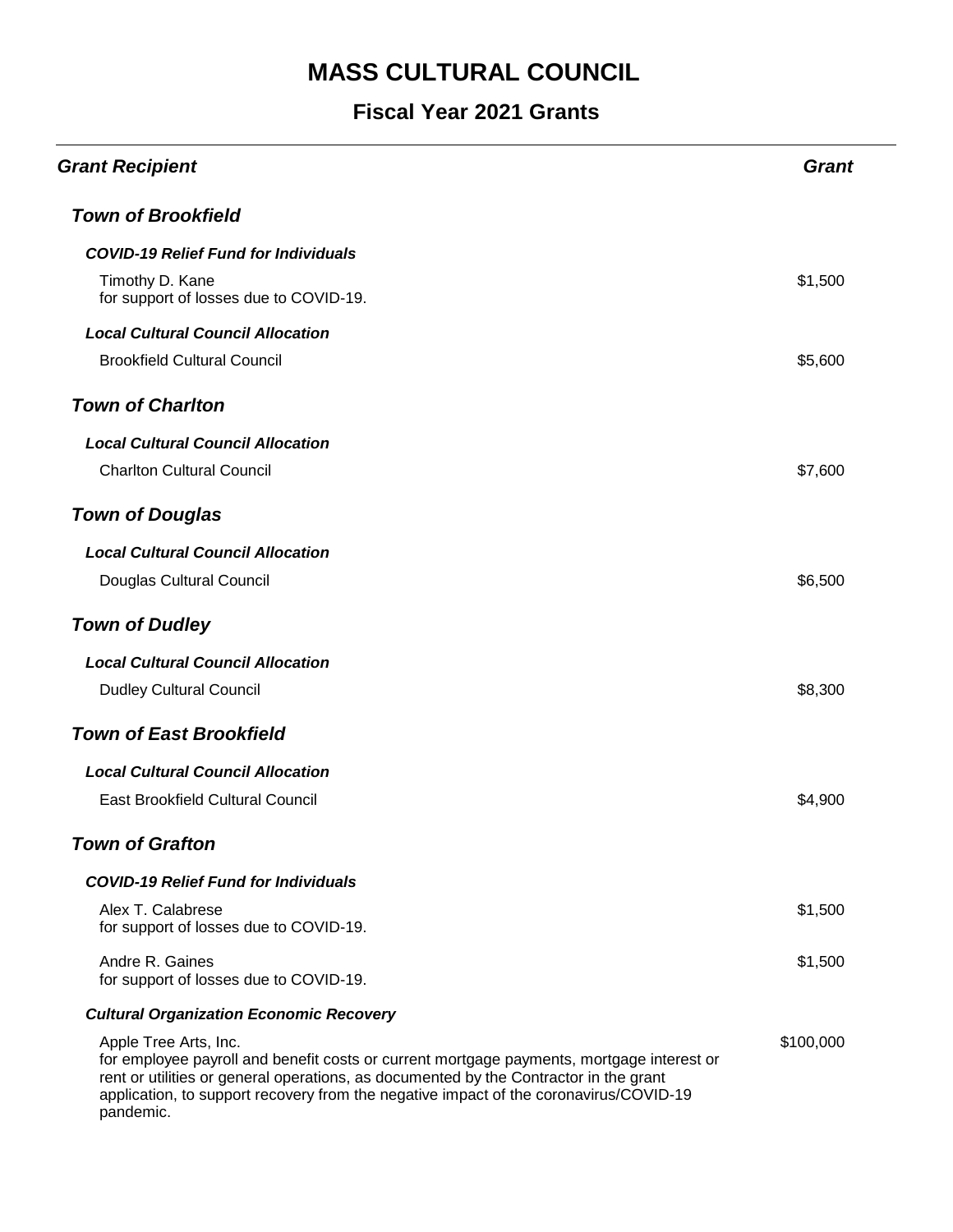| <b>Grant Recipient</b>                                                                                                                                            | <b>Grant</b> |
|-------------------------------------------------------------------------------------------------------------------------------------------------------------------|--------------|
| <b>Local Cultural Council Allocation</b>                                                                                                                          |              |
| <b>Grafton Cultural Council</b>                                                                                                                                   | \$8,300      |
| <b>STARS Residency</b>                                                                                                                                            |              |
| <b>Touchstone Community School</b><br>for a school residency in making visual arts and music with environmental materials led by<br>Tooba Iqbal and Jodi Stevens. | \$5,000      |
| <b>Town of Hardwick</b>                                                                                                                                           |              |
| <b>Cultural Investment Portfolio</b>                                                                                                                              |              |
| Friends of the Stone Church, Inc.<br>to support the Friends of the stone Church COVID Concert Series to continue to bring<br>cultural programs to a rural region. | \$2,500      |
| <b>Local Cultural Council Allocation</b>                                                                                                                          |              |
| <b>Hardwick-New Braintree Cultural Council</b>                                                                                                                    | \$10,100     |
| <b>Town of Holden</b>                                                                                                                                             |              |
| <b>COVID-19 Relief Fund for Individuals</b>                                                                                                                       |              |
| <b>Krystal Ford</b><br>for support of losses due to COVID-19.                                                                                                     | \$1,500      |
| Angel Hernandez<br>for support of losses due to COVID-19.                                                                                                         | \$1,500      |
| George Sateriale<br>for support of losses due to COVID-19.                                                                                                        | \$1,500      |
| <b>Local Cultural Council Allocation</b>                                                                                                                          |              |
| <b>Holden Cultural Council</b>                                                                                                                                    | \$9,500      |
| <b>STARS Residency</b>                                                                                                                                            |              |
| Dr. Leroy E. Mayo Elementary School<br>for a fully remote school residency with Motoko in writing.                                                                | \$5,000      |
| <b>Town of Leicester</b>                                                                                                                                          |              |
| <b>COVID-19 Relief Fund for Individuals</b>                                                                                                                       |              |
| <b>Christopher Reilley</b><br>for support of losses due to COVID-19.                                                                                              | \$1,500      |
| <b>Cultural Facilities Fund</b>                                                                                                                                   |              |
| Town of Leicester Historical Commission<br>for a systems replacement plan.                                                                                        | \$12,500     |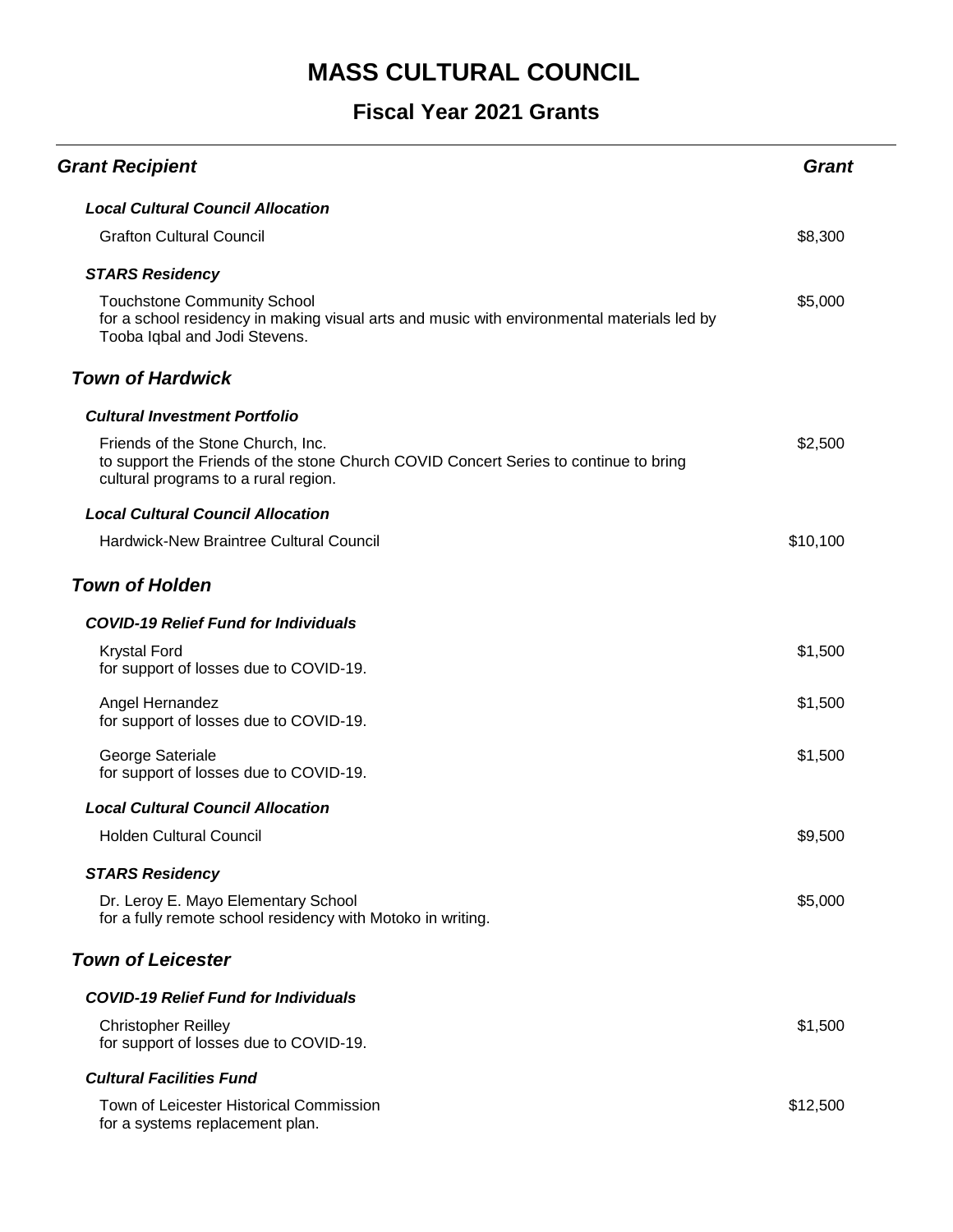| <b>Grant Recipient</b>                                        | <b>Grant</b> |
|---------------------------------------------------------------|--------------|
| <b>Local Cultural Council Allocation</b>                      |              |
| Leicester Arts Council                                        | \$8,700      |
| <b>Town of Mendon</b>                                         |              |
| <b>Local Cultural Council Allocation</b>                      |              |
| <b>Mendon Cultural Council</b>                                | \$5,400      |
| <b>Town of Millbury</b>                                       |              |
| <b>COVID-19 Relief Fund for Individuals</b>                   |              |
| Daniel C. Gabel<br>for support of losses due to COVID-19.     | \$1,500      |
| Melissa A. Thyden<br>for support of losses due to COVID-19.   | \$1,500      |
| <b>Local Cultural Council Allocation</b>                      |              |
| Millbury Cultural Council                                     | \$8,400      |
| <b>Town of Millville</b>                                      |              |
| <b>Local Cultural Council Allocation</b>                      |              |
| Millville Cultural Council                                    | \$5,300      |
| <b>Town of North Brookfield</b>                               |              |
| <b>COVID-19 Relief Fund for Individuals</b>                   |              |
| Theresa M. Monteith<br>for support of losses due to COVID-19. | \$1,500      |
| <b>Local Cultural Council Allocation</b>                      |              |
| North Brookfield Cultural Council                             | \$5,900      |
| <b>Town of Northbridge</b>                                    |              |
| <b>Local Cultural Council Allocation</b>                      |              |
| Northbridge Cultural Council                                  | \$10,700     |
| <b>Town of Oakham</b>                                         |              |
| <b>Local Cultural Council Allocation</b>                      |              |
| Oakham Cultural Council                                       | \$4,900      |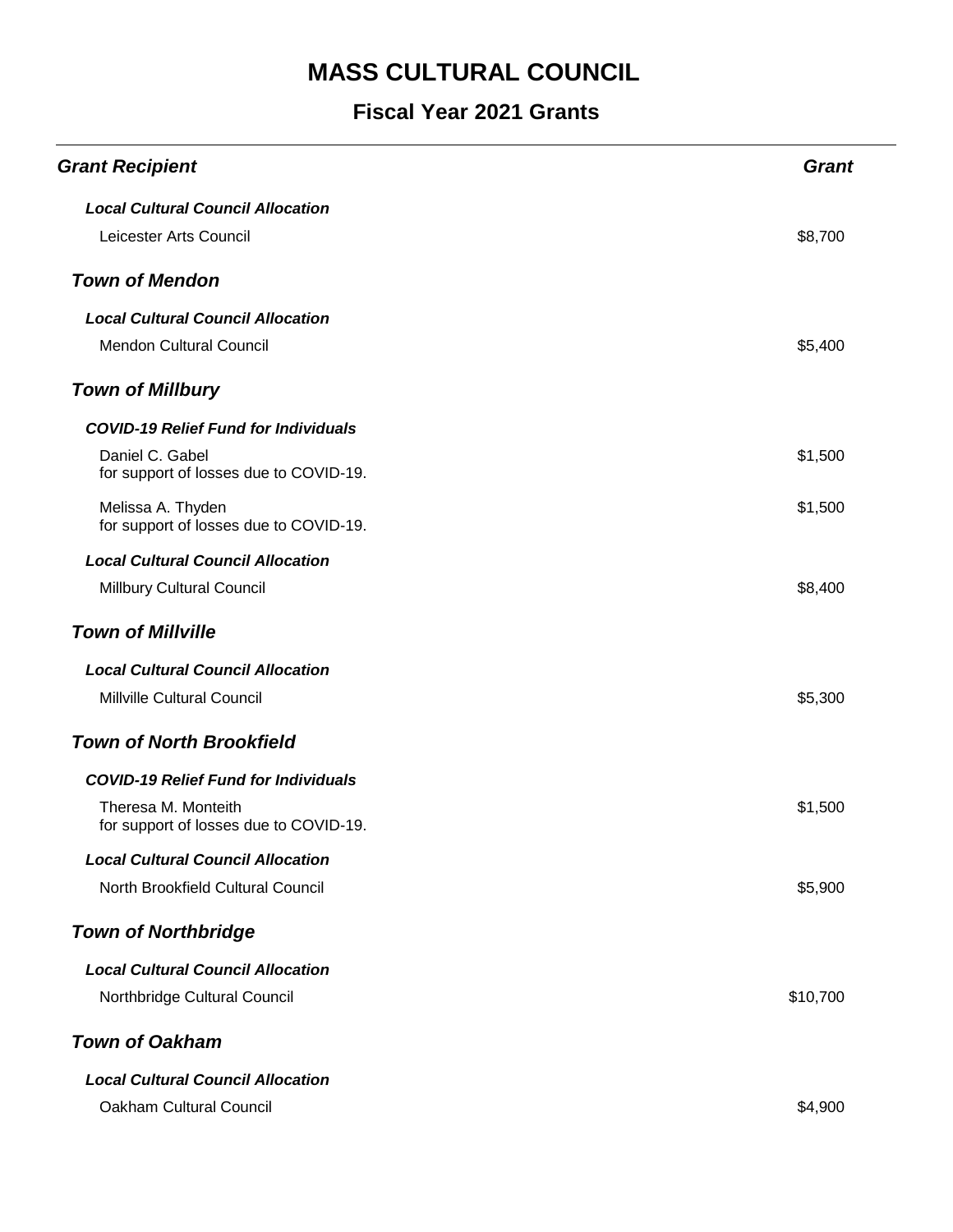| <b>Grant Recipient</b>                                                                                                                                                                                     | Grant    |
|------------------------------------------------------------------------------------------------------------------------------------------------------------------------------------------------------------|----------|
| <b>Town of Oxford</b>                                                                                                                                                                                      |          |
| <b>Local Cultural Council Allocation</b>                                                                                                                                                                   |          |
| <b>Oxford Cultural Council</b>                                                                                                                                                                             | \$9,900  |
| <b>Town of Paxton</b>                                                                                                                                                                                      |          |
| <b>COVID-19 Relief Fund for Individuals</b>                                                                                                                                                                |          |
| Steven D. Tolley<br>for support of losses due to COVID-19.                                                                                                                                                 | \$1,500  |
| <b>Cultural Investment Portfolio</b>                                                                                                                                                                       |          |
| Turn Back Time, Inc.<br>to support a 3-part series of Garden Observers and Nature Journaling to welcome<br>participants to learn and take part in Charlotte Mason inspired nature journaling.              | \$1,000  |
| <b>Local Cultural Council Allocation</b>                                                                                                                                                                   |          |
| <b>Paxton Cultural Council</b>                                                                                                                                                                             | \$5,600  |
| <b>Town of Rutland</b>                                                                                                                                                                                     |          |
| <b>COVID-19 Relief Fund for Individuals</b>                                                                                                                                                                |          |
| Chris J. Warrington<br>for support of losses due to COVID-19.                                                                                                                                              | \$1,500  |
| <b>Local Cultural Council Allocation</b>                                                                                                                                                                   |          |
| <b>Rutland Cultural Council</b>                                                                                                                                                                            | \$6,800  |
| <b>Town of Shrewsbury</b>                                                                                                                                                                                  |          |
| COVID-19 Relief Fund for Individuals                                                                                                                                                                       |          |
| James W. Scott<br>for support of losses due to COVID-19.                                                                                                                                                   | \$1,500  |
| <b>Local Cultural Council Allocation</b>                                                                                                                                                                   |          |
| <b>Shrewsbury Cultural Council</b>                                                                                                                                                                         | \$13,900 |
| <b>Town of Southbridge</b>                                                                                                                                                                                 |          |
| <b>Cultural Organization Economic Recovery</b>                                                                                                                                                             |          |
| Quinebaug Valley Cncl. For Arts and Hum.<br>for utilities, as documented by the Contractor in the grant application, to support recovery<br>from the negative impact of the coronavirus/COVID-19 pandemic. | \$8,000  |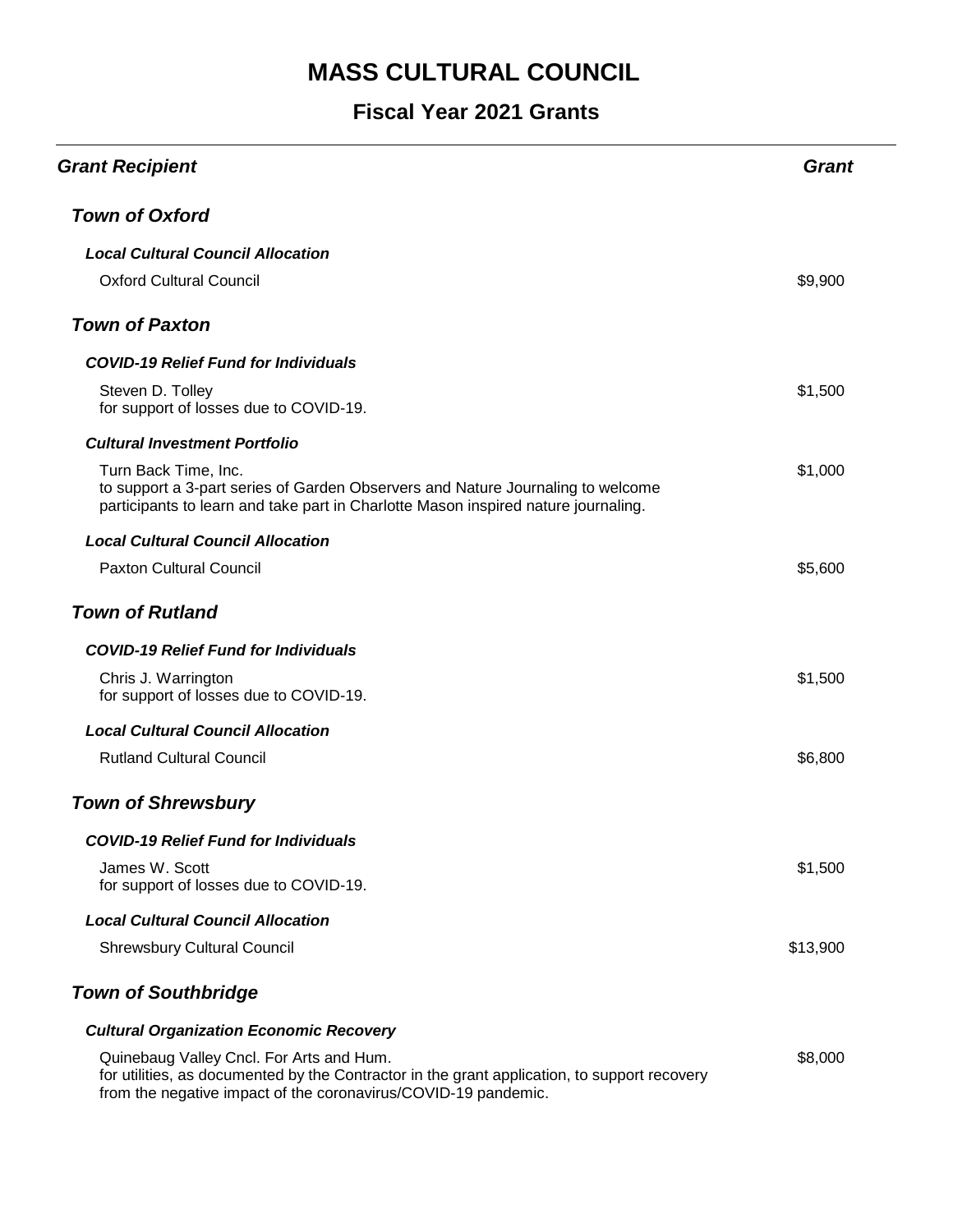| <b>Grant Recipient</b>                                                                                                                                                                                                        | Grant    |
|-------------------------------------------------------------------------------------------------------------------------------------------------------------------------------------------------------------------------------|----------|
| <b>Local Cultural Council Allocation</b>                                                                                                                                                                                      |          |
| Southbridge Cultural Council                                                                                                                                                                                                  | \$17,800 |
| <b>Town of Spencer</b>                                                                                                                                                                                                        |          |
| <b>Local Cultural Council Allocation</b>                                                                                                                                                                                      |          |
| <b>Spencer Cultural Council</b>                                                                                                                                                                                               | \$9,300  |
| <b>Town of Sturbridge</b>                                                                                                                                                                                                     |          |
| <b>Cultural Investment Portfolio</b>                                                                                                                                                                                          |          |
| Old Sturbridge Village<br>to provide visitors with a deepened understanding of their own times through personal<br>encounters with the everyday life of rural New Englanders in the decades after the<br>American Revolution. | \$60,000 |
| <b>Local Cultural Council Allocation</b>                                                                                                                                                                                      |          |
| <b>Sturbridge Cultural Council</b>                                                                                                                                                                                            | \$6,400  |
| <b>Universal Participation</b>                                                                                                                                                                                                |          |
| Old Sturbridge Village<br>for staff training around students with Autism Spectrum Disorder, resulting in more inclusive<br>programs.                                                                                          | \$3,000  |
| <b>Town of Sutton</b>                                                                                                                                                                                                         |          |
| <b>COVID-19 Relief Fund for Individuals</b>                                                                                                                                                                                   |          |
| Scott Jameson<br>for support of losses due to COVID-19.                                                                                                                                                                       | \$1,500  |
| <b>Local Cultural Council Allocation</b>                                                                                                                                                                                      |          |
| <b>Sutton Cultural Council</b>                                                                                                                                                                                                | \$6,100  |
| <b>Town of Upton</b>                                                                                                                                                                                                          |          |
| <b>COVID-19 Relief Fund for Individuals</b>                                                                                                                                                                                   |          |
| Spenser Brosseau<br>for support of losses due to COVID-19.                                                                                                                                                                    | \$1,500  |
| <b>Local Cultural Council Allocation</b>                                                                                                                                                                                      |          |
| <b>Upton Cultural Council</b>                                                                                                                                                                                                 | \$5,800  |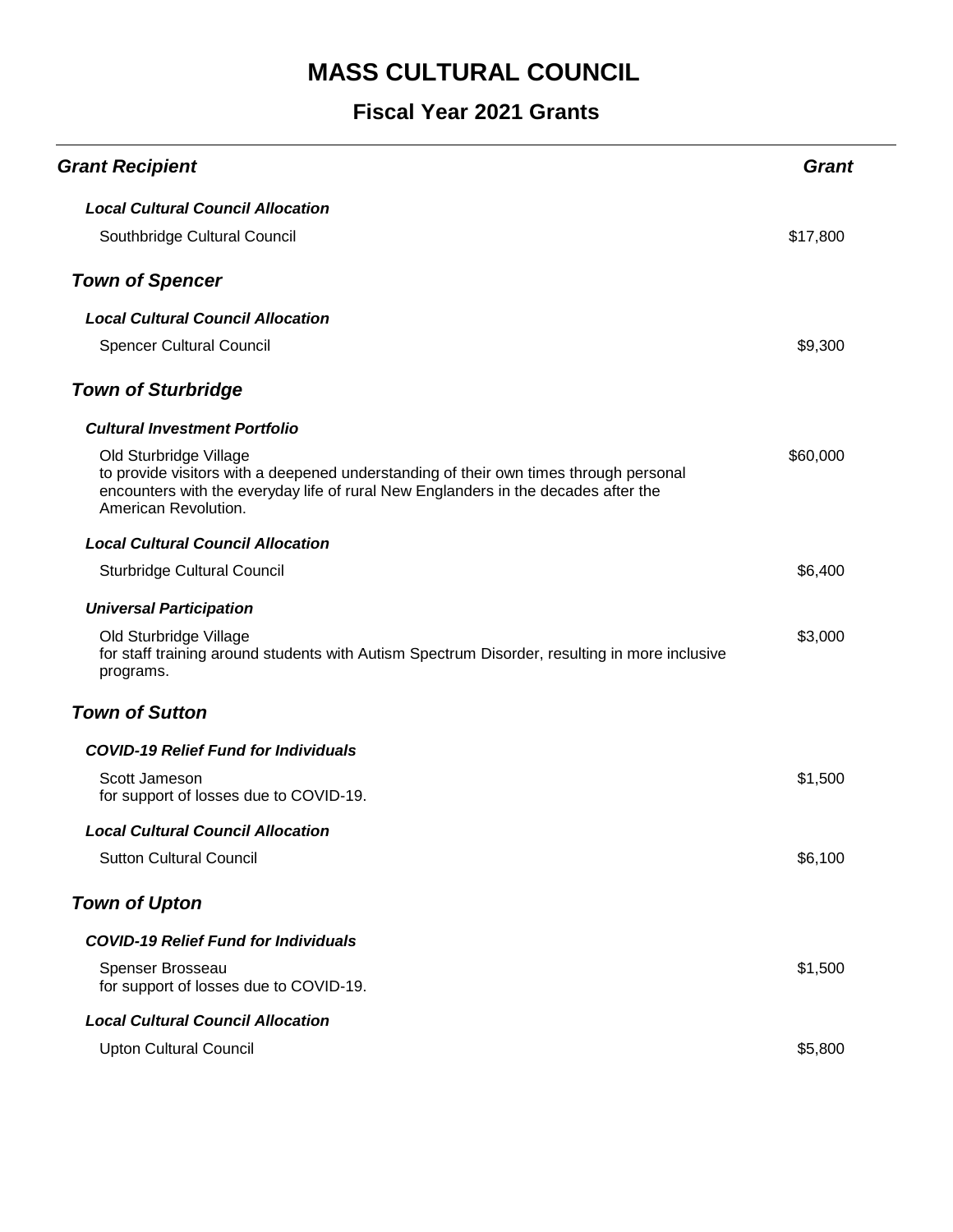| <b>Grant Recipient</b>                                     | <b>Grant</b> |
|------------------------------------------------------------|--------------|
| <b>Town of Uxbridge</b>                                    |              |
| <b>Local Cultural Council Allocation</b>                   |              |
| Uxbridge Cultural Council                                  | \$7,600      |
| <b>Town of Warren</b>                                      |              |
| <b>Local Cultural Council Allocation</b>                   |              |
| <b>Warren Cultural Council</b>                             | \$6,500      |
| <b>Town of Webster</b>                                     |              |
| <b>COVID-19 Relief Fund for Individuals</b>                |              |
| Larry S. Mann<br>for support of losses due to COVID-19.    | \$1,500      |
| <b>Local Cultural Council Allocation</b>                   |              |
| <b>Webster Cultural Council</b>                            | \$12,100     |
| <b>Town of West Boylston</b>                               |              |
| <b>COVID-19 Relief Fund for Individuals</b>                |              |
| Julie Holston<br>for support of losses due to COVID-19.    | \$1,500      |
| John A. Leslie<br>for support of losses due to COVID-19.   | \$1,500      |
| <b>Local Cultural Council Allocation</b>                   |              |
| West Boylston Cultural Council                             | \$6,200      |
| <b>Town of West Brookfield</b>                             |              |
| <b>Local Cultural Council Allocation</b>                   |              |
| <b>West Brookfield Cultural Council</b>                    | \$5,300      |
| <b>City of Worcester</b>                                   |              |
| <b>Artist Fellowship</b>                                   |              |
| Shirish K. Korde<br>for artistic professional development. | \$15,000     |
| Caitlin McCarthy<br>for artistic professional development. | \$15,000     |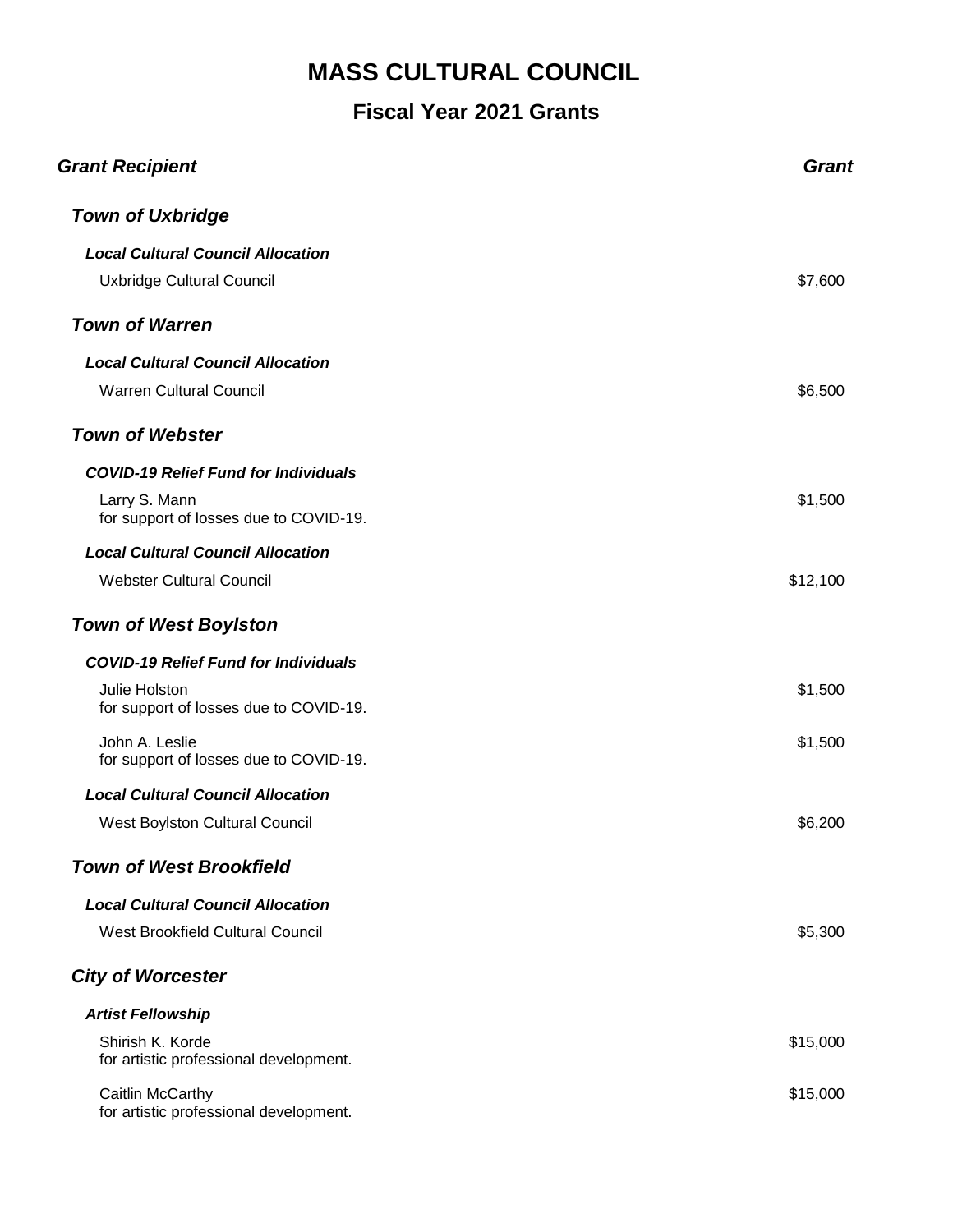| <b>Grant Recipient</b>                                          | <b>Grant</b> |
|-----------------------------------------------------------------|--------------|
| <b>COVID-19 Relief Fund for Individuals</b>                     |              |
| Orlando Baxter<br>for support of losses due to COVID-19.        | \$1,500      |
| Jose L. Castillo<br>for support of losses due to COVID-19.      | \$1,500      |
| Mauro De Pasquale<br>for support of losses due to COVID-19.     | \$1,500      |
| Scott W. Erb<br>for support of losses due to COVID-19.          | \$1,500      |
| Jaime Flores<br>for support of losses due to COVID-19.          | \$1,500      |
| Jeffrey A. Galindo<br>for support of losses due to COVID-19.    | \$1,500      |
| Eamon J. Gillen<br>for support of losses due to COVID-19.       | \$1,500      |
| Mitchell A. Gordon<br>for support of losses due to COVID-19.    | \$1,500      |
| Claudia B. Guzman<br>for support of losses due to COVID-19.     | \$1,500      |
| Khalil Guzman-Jerry<br>for support of losses due to COVID-19.   | \$1,500      |
| Susan M. Kirchhausen<br>for support of losses due to COVID-19.  | \$1,500      |
| Henry Knowlton<br>for support of losses due to COVID-19.        | \$1,500      |
| Ashley P. L'Esperance<br>for support of losses due to COVID-19. | \$1,500      |
| Eric P. L'Esperance<br>for support of losses due to COVID-19.   | \$1,500      |
| William N. McCarthy<br>for support of losses due to COVID-19.   | \$1,500      |
| Darcy A. Schwartz<br>for support of losses due to COVID-19.     | \$1,500      |
| Sharinna S. Travieso<br>for support of losses due to COVID-19.  | \$1,500      |
| Matthew K. Wright<br>for support of losses due to COVID-19.     | \$1,500      |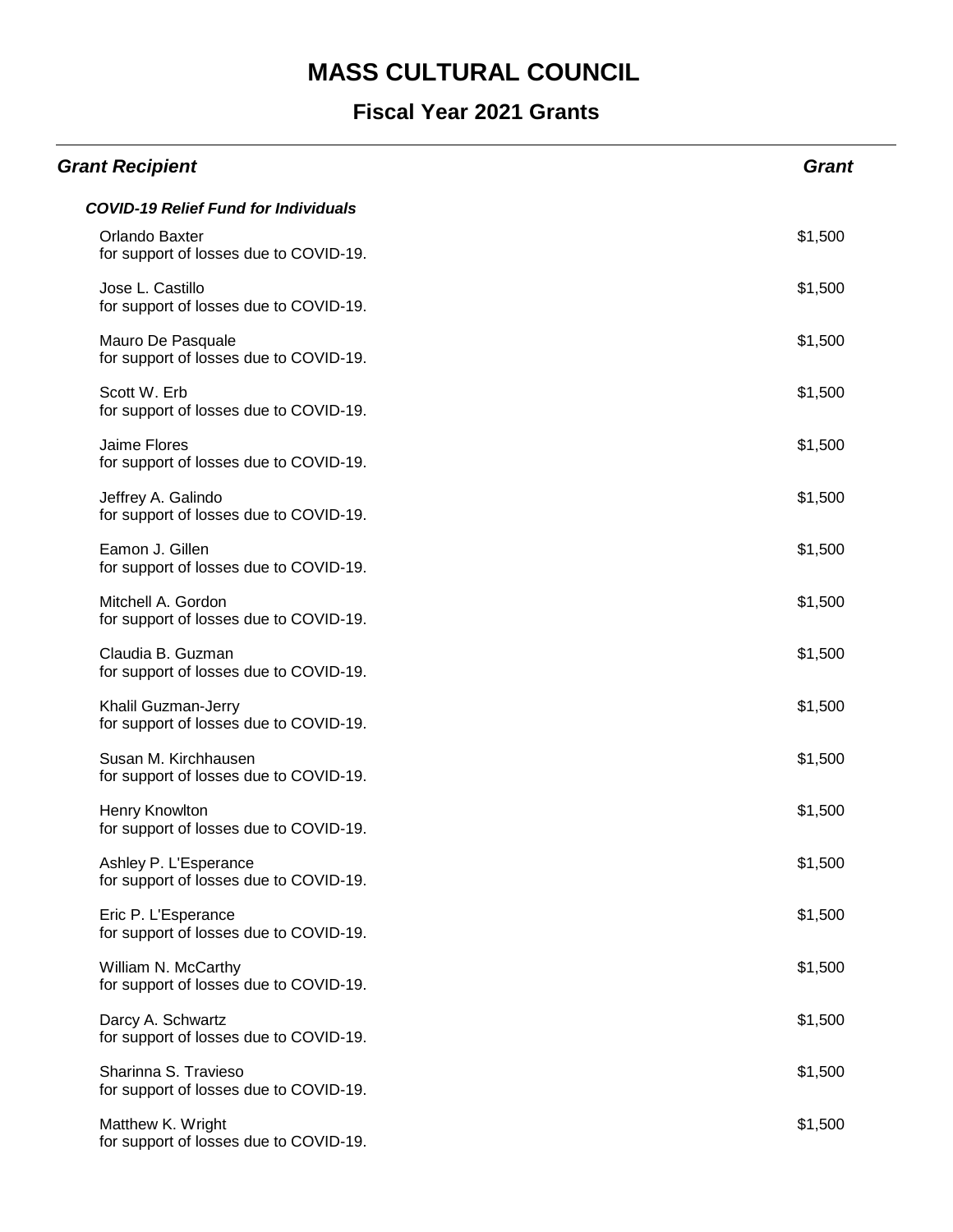| <b>Grant Recipient</b>                                                                                                                                                                                                                                                                 | <b>Grant</b> |
|----------------------------------------------------------------------------------------------------------------------------------------------------------------------------------------------------------------------------------------------------------------------------------------|--------------|
| <b>Cultural Facilities Fund</b>                                                                                                                                                                                                                                                        |              |
| EcoTarium<br>for the replacement of the HVAC system, a vital aspect of the planetarium project.                                                                                                                                                                                        | \$200,000    |
| Worcester Art Museum<br>to address a combination of deferred maintenance needs, ADA upgrades, and required<br>COVID-19 facility improvements, including bathroom renovations and a comprehensive<br>window and skylight replacement program for WAM's Higgins Education Wing.          | \$200,000    |
| Worcester Center for Crafts, Inc.<br>to replace flooring, lighting, and cracked walkways; repair ceilings, rusted columns and<br>gutters; to repair and paint exterior trim, courtyard and walls; for tree removal, and to create<br>green outdoor event space.                        | \$70,000     |
| <b>Cultural Investment Portfolio</b>                                                                                                                                                                                                                                                   |              |
| American Antiquarian Society<br>to collect, preserve, and make available for use the printed and manuscript materials that<br>record the history of the first 250 years of the United States.                                                                                          | \$43,900     |
| ArtsWorcester, Inc.<br>to engage artists and the public to advance and celebrate contemporary art in the city of<br>Worcester.                                                                                                                                                         | \$5,800      |
| EcoTarium<br>to inspire a passion for science and nature.                                                                                                                                                                                                                              | \$38,100     |
| Girls Incorporated of Worcester<br>to support providing under-resourced girls and girls of color with access to a 12-week<br>program of virtual art enrichment and activities.                                                                                                         | \$2,500      |
| Joy of Music Program, Inc.<br>to foster community through accessible music education and performance, and to help<br>students make music a joyful part of their daily lives by offering music education of the<br>highest quality taught in a supportive, non-competitive environment. | \$14,600     |
| Music Worcester, Inc.<br>to bring inspiring and varied musical experiences to expanding audiences through concerts,<br>performances and educational programs.                                                                                                                          | \$15,200     |
| Pakachoag Music School of Gr. Worcester<br>to provide nurturing musical journeys that cultivate the imagination, inspire creativity and<br>develop artistry.                                                                                                                           | \$8,800      |
| Preservation Worcester, Inc.<br>to advocate and educate to maintain for future generations the sites and structures<br>significant to the culture, history and architecture of the city, and to encourage excellence in<br>future design.                                              | \$8,100      |
| Southeast Asian Coalition of Central MA<br>to support the presentation of the annual Moon Festival, stream the Festival; and host the<br>recorded version on SEACMA's website.                                                                                                         | \$2,500      |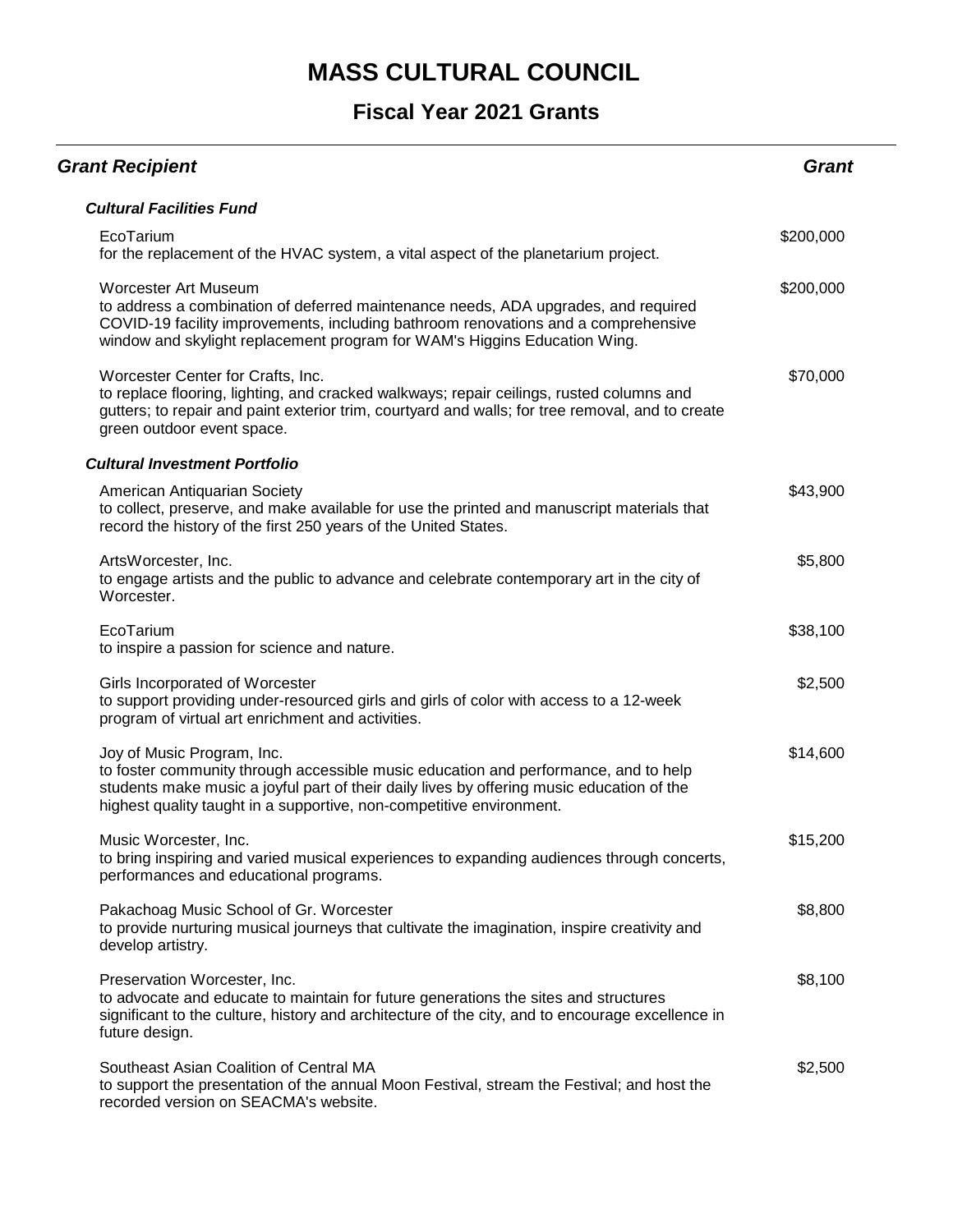| <b>Grant Recipient</b>                                                                                                                                                                                                                                                                              | <b>Grant</b> |
|-----------------------------------------------------------------------------------------------------------------------------------------------------------------------------------------------------------------------------------------------------------------------------------------------------|--------------|
| Technocopia<br>to support Science LIVE (Science Learning with Interactive Virtual Education), a free, virtual<br>eight-week science outreach program.                                                                                                                                               | \$2,500      |
| VOX New England, Inc.<br>to support VOX New England in collaboration with New England Symphony Orchestra and<br>the Clark University Chamber Chorus in a virtual production of Gian Carlo Menotti's Amahl<br>and the Night Visitors.                                                                | \$2,500      |
| <b>Worcester Art Museum</b><br>to support the promotion of art and art education, the preservation and exhibition of works<br>and objects of art, and the making and exhibiting of collections of such works; and to<br>provide instruction in the industrial and fine arts for the benefit of all. | \$60,000     |
| Worcester Center for Crafts, Inc.<br>to sustain craft as a vital part of our world through support for the craft-artist entrepreneur,<br>craft education, and developing the craft market.                                                                                                          | \$14,700     |
| <b>Worcester Center for Performing Arts</b><br>to foster a love and appreciation for the performing arts in audiences of today and tomorrow.                                                                                                                                                        | \$57,800     |
| Worcester Chamber Music Society, Inc.<br>to bring classical chamber music to a wide variety of people in the community.                                                                                                                                                                             | \$7,600      |
| <b>Worcester Children's Chorus</b><br>to support a rebranding project for the Worcester Children's Chorus.                                                                                                                                                                                          | \$1,000      |
| <b>Worcester County Mechanics Association</b><br>to preserve and promote Mechanics Hall, America's finest pre-Civil War concert hall, as an<br>inspirational performance and gathering space among emerging and established<br>performing arts and presenting organizations.                        | \$26,700     |
| <b>Worcester Historical Museum</b><br>to share the stories of community by collecting, interpreting and preserving the artifacts and<br>documents of the history of the city of Worcester and all its people.                                                                                       | \$3,500      |
| Worcester Youth Center, Inc.<br>to support "Violence is Not Normal;" young people to write, design, and produce a video to<br>be presented to youth and community members.                                                                                                                          | \$2,500      |
| <b>Cultural Organization Economic Recovery</b>                                                                                                                                                                                                                                                      |              |
| EcoTarium<br>for employee payroll and benefit costs or utilities or interest on other debt obligations, as<br>documented by the Contractor in the grant application, to support recovery from the<br>negative impact of the coronavirus/COVID-19 pandemic.                                          | \$100,000    |
| Massachusetts Symphony Orchestra, Inc.<br>for employee payroll and benefit costs or utilities or general operations, as documented by<br>the Contractor in the grant application, to support recovery from the negative impact of the<br>coronavirus/COVID-19 pandemic.                             | \$66,000     |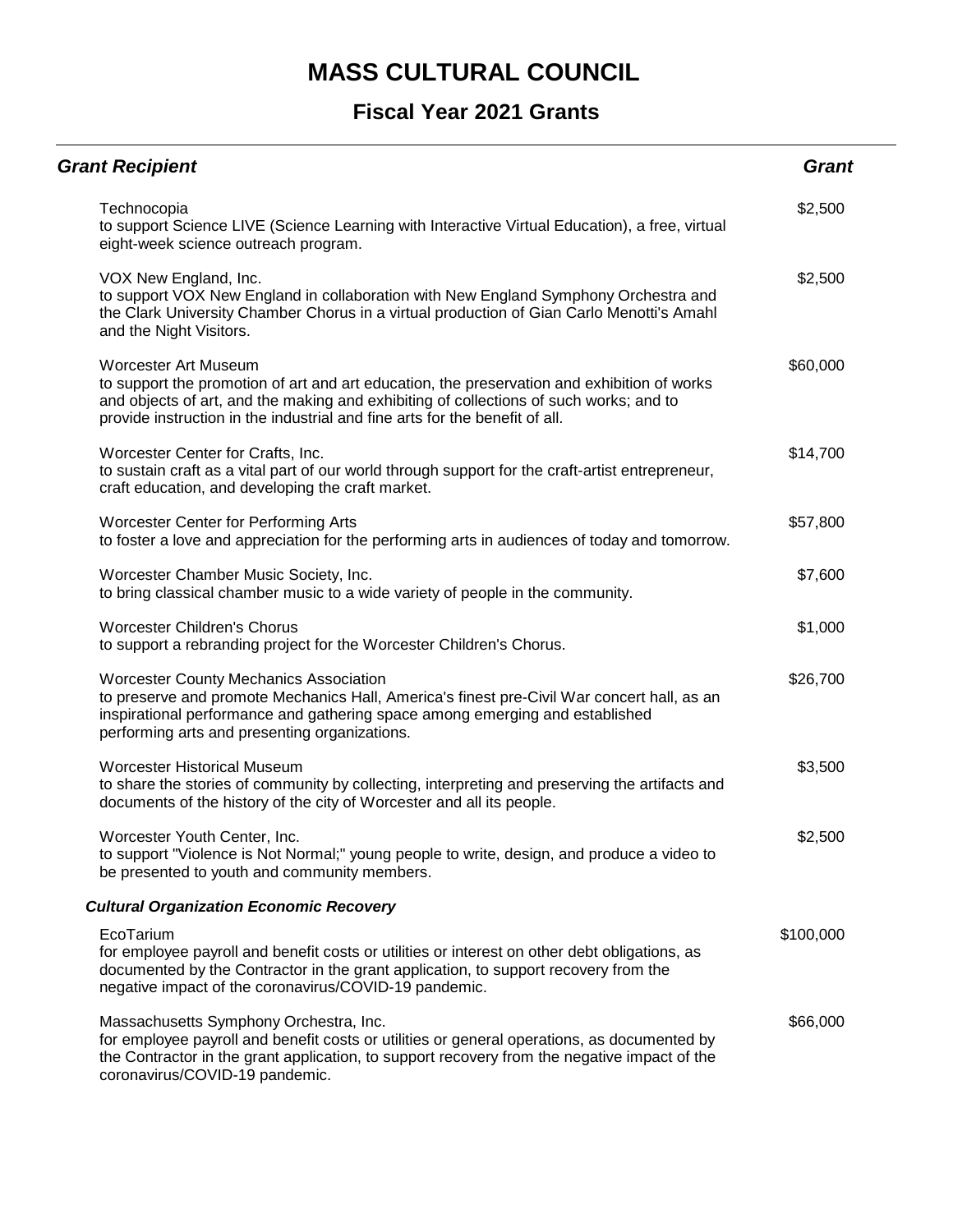| <b>Grant Recipient</b>                                                                                                                                                                                                                                                                                            | <b>Grant</b> |
|-------------------------------------------------------------------------------------------------------------------------------------------------------------------------------------------------------------------------------------------------------------------------------------------------------------------|--------------|
| Music Worcester, Inc.<br>for employee payroll and benefit costs or current mortgage payments, mortgage interest or<br>rent or utilities or general operations, as documented by the Contractor in the grant<br>application, to support recovery from the negative impact of the coronavirus/COVID-19<br>pandemic. | \$100,000    |
| Preservation Worcester, Inc.<br>for employee payroll and benefit costs or utilities or general operations, as documented by<br>the Contractor in the grant application, to support recovery from the negative impact of the<br>coronavirus/COVID-19 pandemic.                                                     | \$50,000     |
| Studio Theatre Worcester, Inc.<br>for general operations, as documented by the Contractor in the grant application, to support<br>recovery from the negative impact of the coronavirus/COVID-19 pandemic.                                                                                                         | \$1,000      |
| <b>Worcester Center for Performing Arts</b><br>for employee payroll and benefit costs or current mortgage payments, mortgage interest or<br>rent, as documented by the Contractor in the grant application, to support recovery from the<br>negative impact of the coronavirus/COVID-19 pandemic.                 | \$100,000    |
| Worcester Cultural Coalition, Inc.<br>for current mortgage payments, mortgage interest or rent or general operations, as<br>documented by the Contractor in the grant application, to support recovery from the<br>negative impact of the coronavirus/COVID-19 pandemic.                                          | \$57,000     |
| <b>Festivals - Fall/Winter</b>                                                                                                                                                                                                                                                                                    |              |
| ArtsWorcester, Inc.<br>to support Biennial Block Party with the production, promotion and/or development of<br>festival audiences.                                                                                                                                                                                | \$500        |
| Massachusetts Symphony Orchestra, Inc.<br>to support Salute to Disney Childrens' Family Concert with the production, promotion and/or<br>development of festival audiences.                                                                                                                                       | \$500        |
| Regional Environmental Council, Inc.<br>to support REC Spring Garden Festival and Plant Sale with the production, promotion<br>and/or development of festival audiences.                                                                                                                                          | \$500        |
| Southeast Asian Coalition of Central MA<br>to support Asian Festival with the production, promotion and/or development of festival<br>audiences.                                                                                                                                                                  | \$500        |
| Technocopia<br>to support Make It! with the production, promotion and/or development of festival audiences.                                                                                                                                                                                                       | \$500        |
| Worcester Caribbean American Carnival<br>to support Worcester Carnival with the production, promotion and/or development of festival<br>audiences.                                                                                                                                                                | \$500        |
| Worcester Center for Crafts, Inc.<br>to support Pottery Invitational with the production, promotion and/or development of festival<br>audiences.                                                                                                                                                                  | \$500        |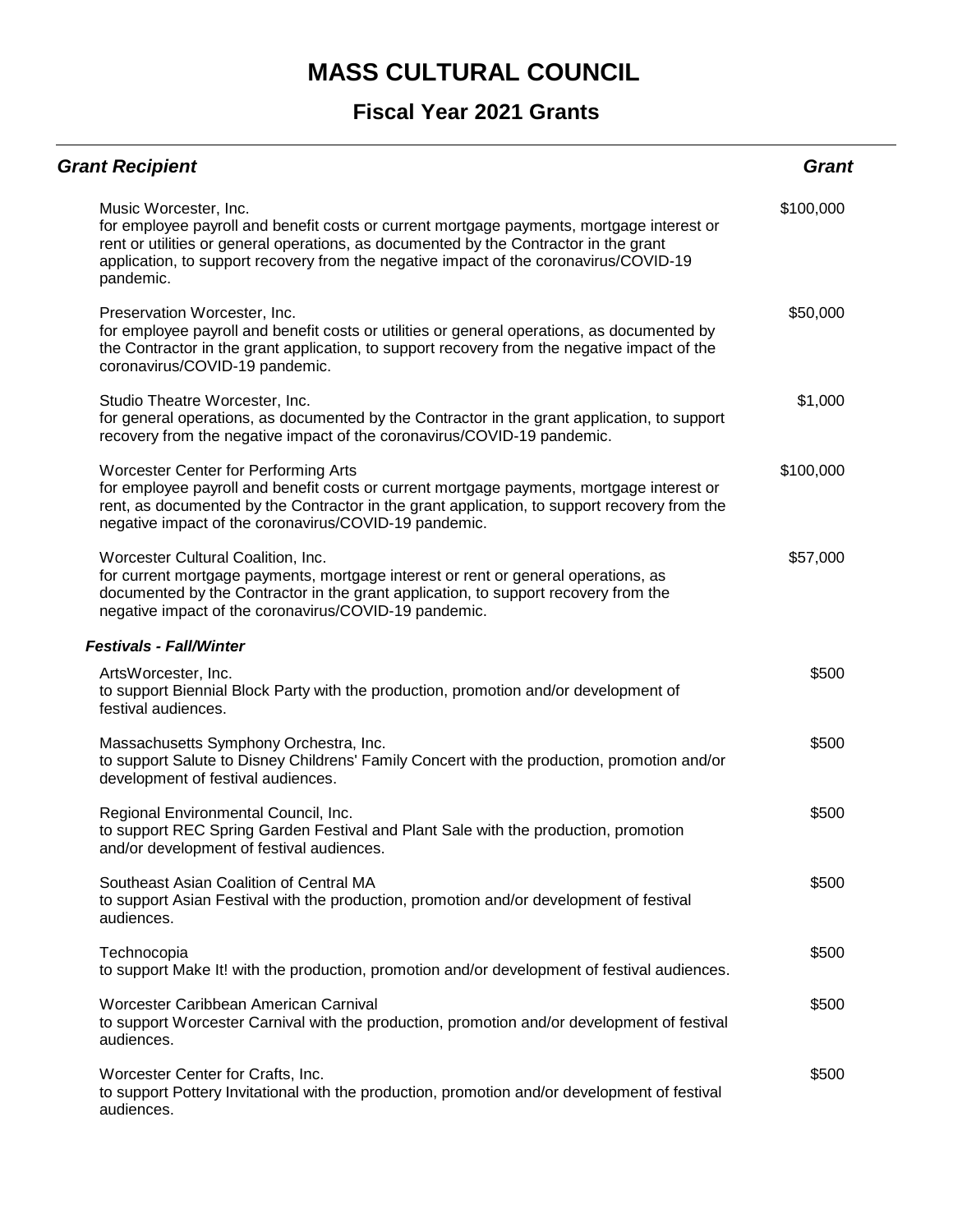| <b>Grant Recipient</b>                                                                                                                                                                                                                                                                        | <b>Grant</b> |
|-----------------------------------------------------------------------------------------------------------------------------------------------------------------------------------------------------------------------------------------------------------------------------------------------|--------------|
| <b>Gaming Mitigation</b>                                                                                                                                                                                                                                                                      |              |
| Music Worcester, Inc.<br>to mitigate operation of gaming facilities that threaten the sustainability of non-profit and<br>municipal performing arts centers in Massachusetts by providing capital to preserve their<br>ability to compete in an unbalanced marketplace.                       | \$75,784     |
| <b>Worcester Center for Performing Arts</b><br>to mitigate operation of gaming facilities that threaten the sustainability of non-profit and<br>municipal performing arts centers in Massachusetts by providing capital to preserve their<br>ability to compete in an unbalanced marketplace. | \$250,000    |
| <b>Local Cultural Council Allocation</b>                                                                                                                                                                                                                                                      |              |
| <b>Worcester Arts Council</b>                                                                                                                                                                                                                                                                 | \$166,700    |
| <b>Massachusetts Cultural Districts Initiative</b>                                                                                                                                                                                                                                            |              |
| <b>Salisbury Cultural District</b><br>to promote the Salisbury Cultural District.                                                                                                                                                                                                             | \$7,500      |
| <b>Service Projects</b>                                                                                                                                                                                                                                                                       |              |
| WICN Public Radio, Inc.<br>to amplify the mission and work of the Commonwealth's cultural sector to radio audiences.                                                                                                                                                                          | \$10,000     |
| <b>STARS Residency</b>                                                                                                                                                                                                                                                                        |              |
| Learning First Charter Public School<br>for a partially remote, partially in-person school residency with Ariana Falk of the Worcester<br>Chamber Music Society in an intensive strings program.                                                                                              | \$5,000      |
| <b>Woodland Academy</b><br>for a partially remote, partially in-person school residency with Ariana Falk of the Worcester<br>Chamber Music Society in an intensive strings program.                                                                                                           | \$5,000      |
| <b>Universal Participation</b>                                                                                                                                                                                                                                                                |              |
| <b>Worcester Art Museum</b><br>to support a need for DEAI training and resources for Worcester Art Museum educators.                                                                                                                                                                          | \$3,000      |
| <b>YouthReach</b>                                                                                                                                                                                                                                                                             |              |
| Worcester Chamber Music Society, Inc.<br>to provide free instruments and music lessons in string instruments, and an intensive<br>mentorship by WCMS teaching artists to Main South neighborhood youth.                                                                                       | \$20,000     |
| <b>Worcester Public Schools</b><br>to support an after school instrumental program for Worcester Public School students in<br>Grades 4-9, providing youth development and ensemble opportunities that may not be<br>available at their home or school.                                        | \$20,000     |
| Worcester Youth Center, Inc.<br>for students to work with an artist to explore social justice issues and design a mural for the<br>WYC building in a creative expression program.                                                                                                             | \$20,000     |